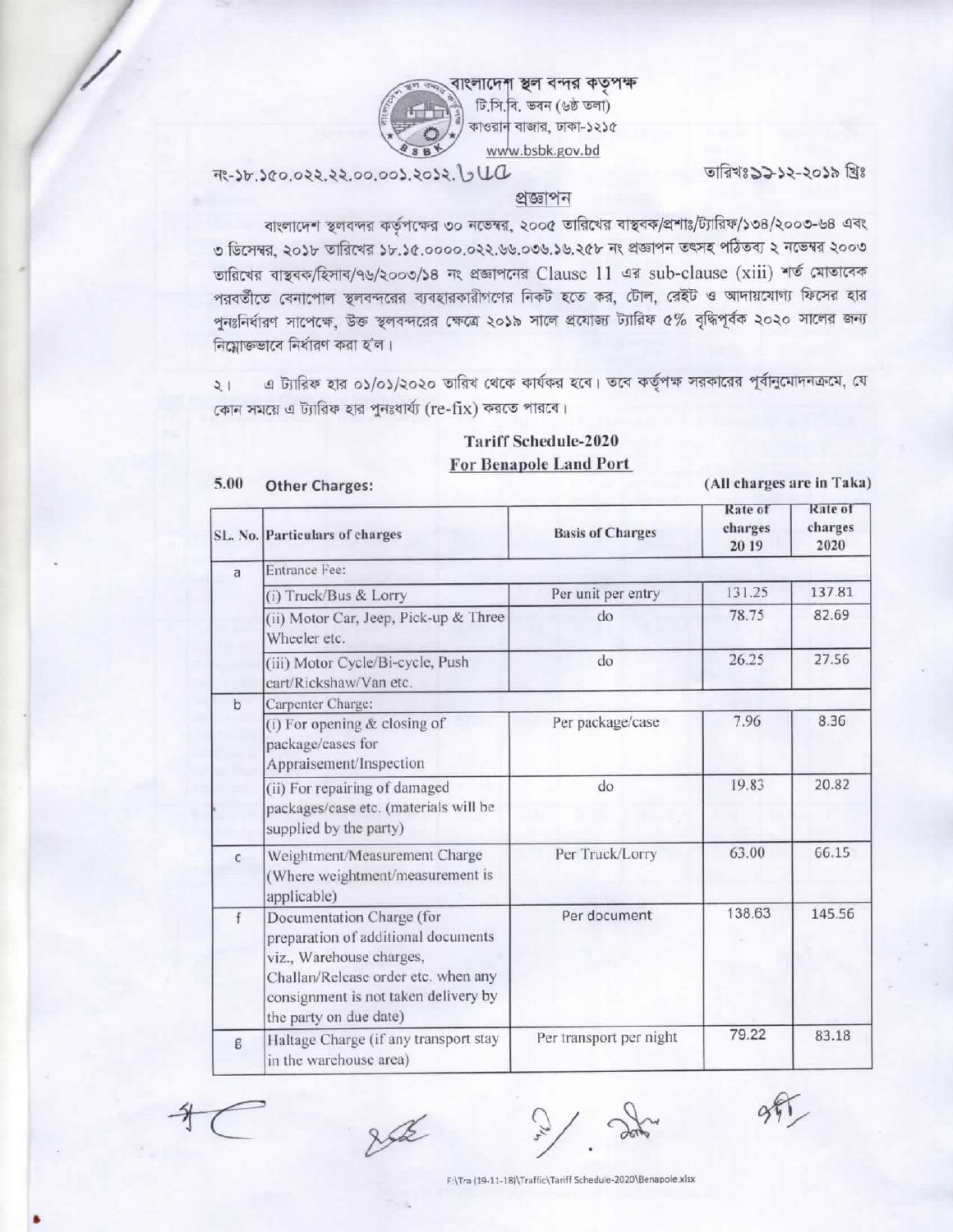| SL.<br>No. | Particulars of charges                                                             | <b>Basis of Charges</b>               | Rate of<br>charges<br>2019 | Rate of charges<br>2020 |
|------------|------------------------------------------------------------------------------------|---------------------------------------|----------------------------|-------------------------|
| $\hbar$    | Hire charge of Tarpaulins if applied for by the party (subject to<br>availability) | Per Piece per diem or<br>part thereof | 178.22                     | 187.13                  |
|            | (i) Hire charge of Mobile Crane for use outside Warehouse<br>premises              | Per hour or part<br>thereof           | 693.02                     | 727.67                  |
|            | (ii) Haulage charge of Mobile Crane                                                | Per Km or part<br>thereof             | 178.22                     | 187.13                  |
|            | (i) Hire charge of Forklift for use outside Warehouse premises                     | Per hour or part<br>thereof           | 297.01                     | 311.86                  |
|            | (ii) Haulage charge of Forklift                                                    | Per Km or part<br>thereof             | 99.02                      | 103.97                  |

### se Chargo  $\mathbf{r}$

| <b>SL</b><br>No.                                                                                                                     | 6.00 Warehouse & Open Tailo Space Charges<br><b>Particulars of Goods</b>            | <b>Basis of Charges</b>                                            | Year  | Slab: First 3 (Three) days free, Slab-1: 1 <sup>st</sup> to 21 <sup>st</sup> day,<br>Slab-2: $22^{nd}$ to $50^{th}$ day, Slab-3: $51^{st}$ and onward |                                     |                        |                             |            |                                        |  |
|--------------------------------------------------------------------------------------------------------------------------------------|-------------------------------------------------------------------------------------|--------------------------------------------------------------------|-------|-------------------------------------------------------------------------------------------------------------------------------------------------------|-------------------------------------|------------------------|-----------------------------|------------|----------------------------------------|--|
|                                                                                                                                      |                                                                                     |                                                                    |       |                                                                                                                                                       | Rate of Charge in Shed              |                        | Rate of Charge in Open Yard |            |                                        |  |
|                                                                                                                                      |                                                                                     |                                                                    |       | $1st$ to $21st$<br>day                                                                                                                                | $22^{\mathrm{nd}}$ to<br>$50th$ day | $51st$ day &<br>onward | $1st$ to $21st$<br>dav      | $50th$ day | $22^{nd}$ to $51^{st}$ day &<br>onward |  |
| a                                                                                                                                    | All general goods on                                                                | Per Ton or part<br>thereof per diem                                | 2020  | 10.43                                                                                                                                                 | 20.82                               | 31.23                  | 6.26                        | 14.58      | 20.82                                  |  |
|                                                                                                                                      | which freight charge by<br>weight                                                   | & part thereof                                                     | 2019  | 9.93                                                                                                                                                  | 19.83                               | 29.74                  | 5.96                        | 13.89      | 19.83                                  |  |
|                                                                                                                                      |                                                                                     |                                                                    | 2020  | 3.16                                                                                                                                                  | 6.26                                | 8.36                   | 2.63                        | 4.69       | 9.41                                   |  |
| b                                                                                                                                    | Cotton Yarn Fabrics,<br>Tea, Fridge<br>(Refrigerator), Paper<br>pulp, Tissue paper, | Per package/ case<br>or part thereof per<br>diem & part<br>thereof |       |                                                                                                                                                       |                                     |                        |                             |            |                                        |  |
| Napkin, PPC fabrics,<br>skins, hides, leather<br>(Tea/Coffee per<br>chest/bag of 45 kgs/100<br>Ibs per diem and part<br>therof) etc. |                                                                                     | 2019                                                               | 3.01  | 5.96                                                                                                                                                  | 7.96                                | 2.50                   | 4.47                        | 8.96       |                                        |  |
| Wood & all goods on<br>$\mathbb{C}$                                                                                                  | Per cubic meter or<br>part thereof per                                              | 2020                                                               | 10.43 | 20.82                                                                                                                                                 | 33.29                               | 8.36                   | 20.82                       | 27.07      |                                        |  |
|                                                                                                                                      | which freight is<br>charged by<br>measurement                                       | diem or part<br>thereof                                            | 2019  | 9.93                                                                                                                                                  | 19.83                               | 31.70                  | 7.96                        | 19.83      | 25.78                                  |  |

 $\mathcal{L}$ 

Contd. .... Page-3

 $85$ 

dona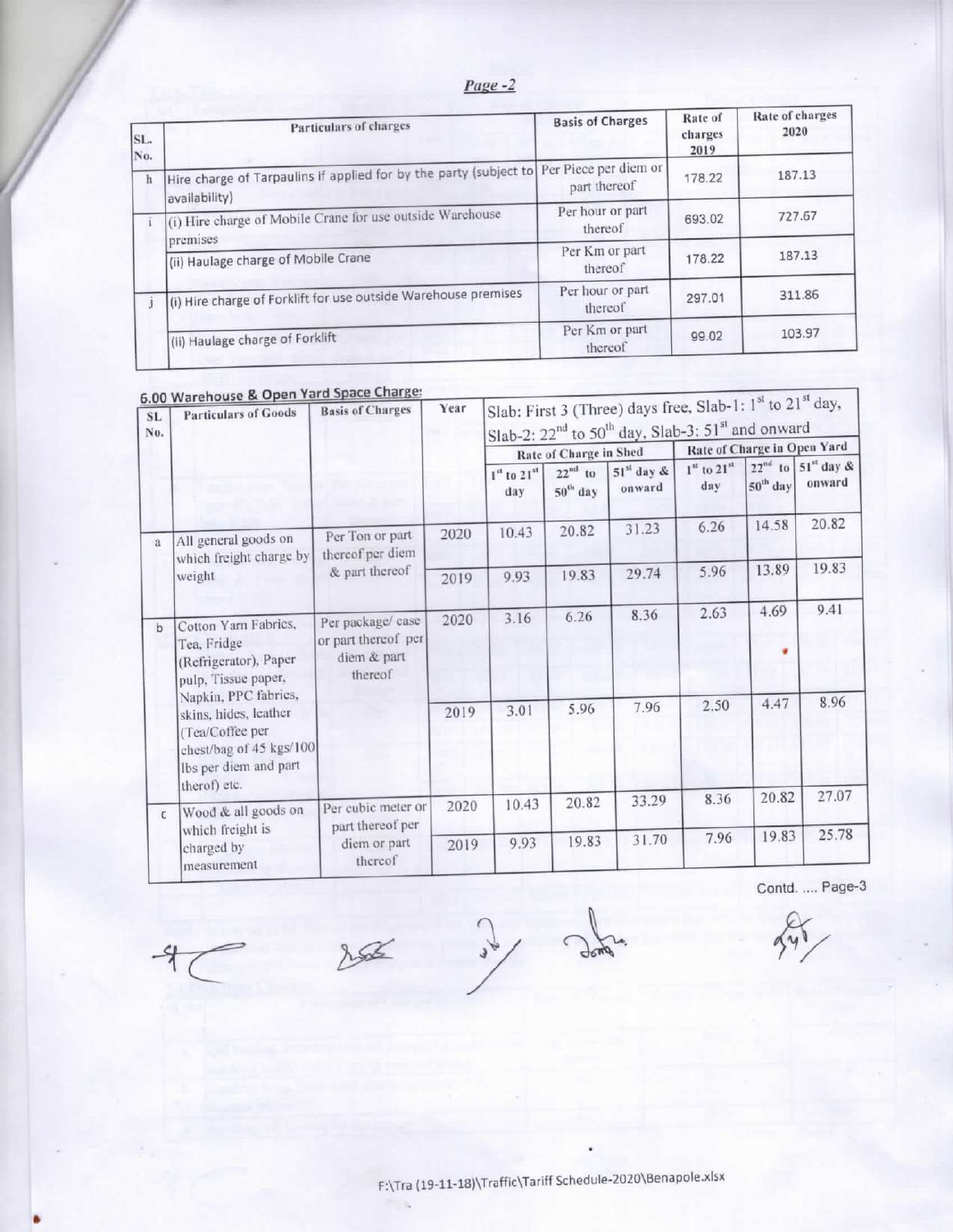Page -3

| S.L            | Tyre, Tube etc. :<br><b>Particulars of Goods</b>                                                               | <b>Basis</b> of<br>Charges            |              |                        | <b>Rate of Charges</b><br>(Shed)  |                                             |                                                                    |                              | <b>Rate of Charges</b><br>(Open Yard) |                                       |                                       |
|----------------|----------------------------------------------------------------------------------------------------------------|---------------------------------------|--------------|------------------------|-----------------------------------|---------------------------------------------|--------------------------------------------------------------------|------------------------------|---------------------------------------|---------------------------------------|---------------------------------------|
| No.            |                                                                                                                |                                       | Year         | $1st$ to $21st$<br>day | $22nd$ to<br>50 <sup>th</sup> day | $51''$ day &<br>onward                      | $1st$ to $21st$<br>day                                             | $22^{nd}$ to $50^{th}$ day   |                                       | 51 <sup>st</sup> day & onward         |                                       |
|                |                                                                                                                |                                       | 2020         | 0.26                   | 0.53                              | 0.72                                        | 0.19                                                               | 0.26                         |                                       | 0.36                                  |                                       |
| $1\,$          | Cycle,<br>Tyre & Tube                                                                                          | Rickshaw Per Piece per<br>diem & part | 2019         | 0.25                   | 0.50                              | 0.69                                        | 0.18                                                               | 0.25                         |                                       | 0.34                                  |                                       |
|                |                                                                                                                | thereof                               | 2020         | 0.53                   | 0.97                              | 1.45                                        | 0.26                                                               | 0.53                         |                                       | 0.72                                  |                                       |
| $\overline{2}$ | Three<br>Taxi,<br>Baby<br>Scooter.<br>wheeler.<br>Motor Cycle & Motor<br>Car Tyre & Tube<br>(Size: below-7-00) | $-Do-$                                | 2019         | 0.50                   | 0.92                              | 1.38                                        | 0.25                                                               | 0.50                         |                                       | 0.69                                  |                                       |
|                |                                                                                                                |                                       |              |                        | 14.28                             | 21.40                                       | 4.79                                                               | 9.52                         |                                       | 14.28                                 |                                       |
| 3              | Cycle on wheel or Per unit, per<br>semi knocked down                                                           | diem & part<br>thereof                | 2020<br>2019 | 7.13<br>6.79           | 13.60                             | 20.38                                       | 4.56                                                               | 9.07                         |                                       | 13.60                                 |                                       |
| S.L            | (SKD) condition<br><b>Particulars of Goods</b>                                                                 | <b>Basis</b> of                       |              |                        |                                   | <b>Rate of Charges</b>                      |                                                                    |                              |                                       | <b>Rate of Charges</b><br>(Open Yard) |                                       |
| No.            |                                                                                                                | Charges                               | Year         | $Ist$ to $10th$<br>day | $11^{th}$ to<br>$20^{th}$ day     | (Shed)<br>$21st$ to 41 <sup>st</sup><br>day | $42nd$ day &<br>onward                                             | $1st$ to<br>$10^{th}$<br>day | $11^{th}$ to<br>$20th$ day            | $21st$ to<br>41" day                  | <sup>42nd</sup> day<br>$\&$<br>onward |
| 4              | Truck, Lorry, Tructor Per Piece per                                                                            |                                       | 2020         | 11.03                  | 22.05                             | 33.08                                       | 77.18                                                              | 11.03                        | 19.85                                 | 27.56                                 | 55.13                                 |
|                | Tyre & Tube (size:<br>upto 9-20)                                                                               | diem & part<br>thereof                | 2019         | 10.50                  | 21.00                             | 31.50                                       | 73.50                                                              | 10.50                        | 18.90                                 | 26.25                                 | 52.50                                 |
| 5              | Truck, Lorry, Tructor                                                                                          | $-Do-$                                | 2020         | 22.05                  | 44.10                             | 88.20                                       | 165.38                                                             | 22.05                        | 38.59                                 | 71.66                                 | 132.30                                |
|                | Tyre & Tube (size:<br>above 9-20)                                                                              |                                       | 2019         | 21.00                  | 42.00                             | 84.00                                       | 157.50                                                             | 21.00                        | 36.75                                 | 68.25                                 | 126.00                                |
|                | (Car/Chesis etc.):                                                                                             |                                       |              |                        |                                   |                                             | 441.00                                                             | 33.08                        | 55.13                                 | 165.38                                | 330.75                                |
| 6              | Baby Taxi, Three Per unit, per                                                                                 |                                       | 2020         | 44.10                  | 88.20                             | 220.50                                      |                                                                    |                              |                                       |                                       |                                       |
|                | Scooter,<br>wheeler,<br>Motor Cycle                                                                            | diem & part<br>thereof                | 2019         | 42.00                  | 84.00                             | 210.00                                      | 420.00                                                             | 31.50                        | 52.50                                 | 157.50                                | 315.00<br>551.25                      |
|                | Motor car & Jeep on                                                                                            | $-Do-$                                | 2020         | 209.48                 | 264.60                            | 330.75                                      | 551.25                                                             | 165.38                       | 220.50                                | 275.63                                |                                       |
| $\overline{7}$ | wheel                                                                                                          |                                       | 2019         | 199.50                 | 252.00                            | 315.00                                      | 525.00                                                             |                              | 157.50 210.00<br>496.13               | 262.50<br>771.75                      | 525.00<br>1102.50                     |
| 8              | Lorry, Truck, Bus,                                                                                             | $-Do-$                                | 2020         | 275.63                 | 551.25                            | 826.88                                      |                                                                    | 1102.50 220.50               |                                       |                                       |                                       |
|                | Trailor, Tructor,<br>Mobile workshop &<br>such other on wheels                                                 |                                       | 2019         | 262.50                 | 525.00                            | 787.50                                      |                                                                    |                              |                                       | 1050.00 210.00 472.50 735.00 1050.00  |                                       |
| 9              | Trailor, Mobile<br>workshop & such                                                                             | $-Do-$                                | 2020         | 385.88                 | 771.75                            | 1653.75                                     |                                                                    |                              |                                       | 3307.50 352.80 661.50 1323.00 2646.00 |                                       |
|                | other on wheels                                                                                                |                                       | 2019         | 367.50                 | 735.00                            | 1575.00                                     | nd Tubes are nacked together they will be treated as single piece. |                              |                                       | 3150.00 336.00 630.00 1260.00 2520.00 |                                       |

Note: In respect of SI. Nos. (1) to (4) above if the Tyre and Tubes are packed together they will be treated as single piece, if not they will be treated as separate pieces for assessment of charges provided that tractor a (above 9-20) Tyres shall be charged at double the rate.

| $SI$ No | 7.1 Handling Charges<br><b>Particulars of Charges</b>          | <b>Basis of Charges</b> | Rate of Charges 2019 | Rate of Charges<br>2020 |  |
|---------|----------------------------------------------------------------|-------------------------|----------------------|-------------------------|--|
|         | Off loading from any kind of transport & stacking/re-          | Per ton or part         | 39.63                | 41.61                   |  |
| a       | stacking inside Shed/Yard by manual labour                     | thereof<br>$d\sigma$    | 39.63                | 41.61                   |  |
| D       | Loading from Shed/Yard into road transport by<br>manual labour |                         |                      | 99.81                   |  |
|         | Loading/off loading by equipment                               | do                      | 95.06                | Contd.  Page-4          |  |

 $\frac{2}{3}$